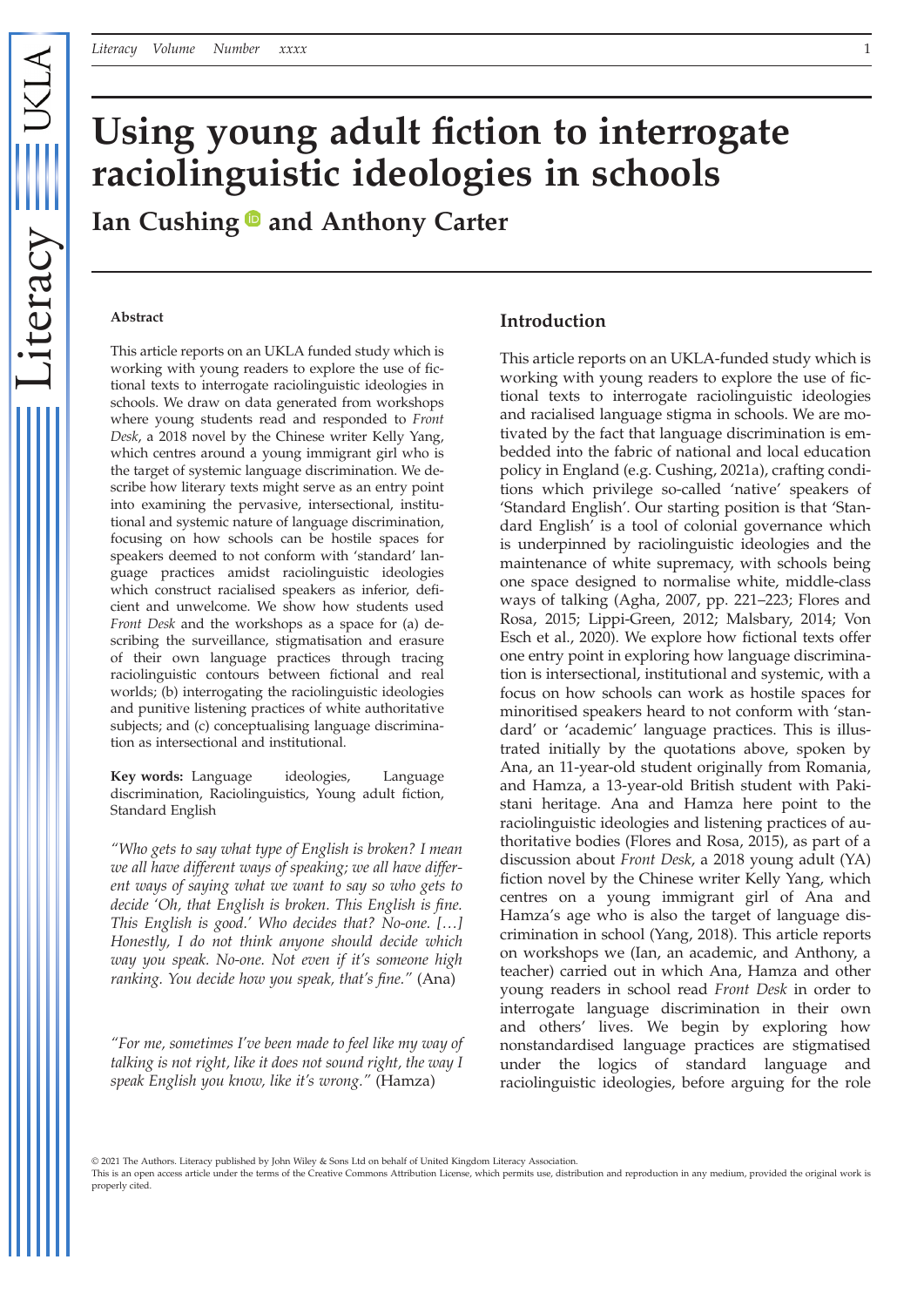of literary texts in challenging these beliefs. We then describe and interpret data generated from the workshops, where students discussed *Front Desk*, and examine how students traced the raciolinguistic contours between fictional and real worlds.

# **From raciolinguistic ideologies to stigmatised language practices at school**

Schools are spaces where certain language practices are racialised, unstandardised, delegitimised and stigmatised, leading to the hierarchical ranking of linguistic and racial categories and the co-construction of language and race (e.g. Flores and Rosa, 2015; Von Esch et al., 2020). Although racialised language discrimination can be enacted through individual events (such as a disparaging comment about an accent), we emphasise its structural nature and how it is crafted into the foundations of educational policy – purposefully designed by policymakers to perpetuate inequalities through the upholding of white supremacy (Gillborn, 2005). We insist that any discussion of language stigma needs to be understood in relation to its broader historical processes of social stratification which discursively ranks and il/legitimises certain bodies amidst the ongoing logics of European colonialism (Rosa and Flores, 2020). We are informed by a long history of anti-racist scholarship which has exposed the violent erasure of nonstandardised language practices in educational spaces (e.g. Hooks, 1994; Paris and Alim, 2017; Lyiscott, 2019; Baker-Bell, 2020).

Racism and racialisation sit at the centre of language discrimination. Charity Hudley (2017) defines three types of language discrimination along the lines of race. *Internalised racism* is "the acceptance by members of stigmatised races of negative messages about their own abilities and intrinsic value, characterised by their not believing in the worth of their culture" (p. 382). Examples include speakers feeling hesitant to speak because of the internalised perception that their language is 'inferior' or 'broken' and that this will be judged and punished by listeners. *Personally mediated racism* is "the specific prejudicial attitudes involving differential assumptions about abilities, motives, and intentions of others according to race" (p. 382). Examples include stereotyping, exclusion, lack of respect, suspicion, surveillance and acts of microaggression which question the very worth of racialised speakers' language practices. Finally, *institutional racism* is "the ways in which government, corporations, religious organisations, and other entities have racist practices that allow for differential access to goods, services, and opportunities of society" (p. 383). Examples include school segregation policies, the historical links of standardised testing

with fixed intelligence and eugenics (e.g. Au, 2009), and educational policies which work to eradicate entire languages or racialised features (e.g. Cushing, 2021b). These modes of discrimination are all intersectional, in how they are co-enacted with other axes of social variation such as class, dis/ability, gender, age and economic status.

Key to the mechanics of language discrimination are raciolinguistic ideologies (e.g. Flores and Rosa, 2015; Alim et al., 2016; Rosa and Flores, 2017a), a set of beliefs which render the language of racialised speakers' as deficient, incomplete and in need of remediation. Raciolinguistic ideologies position 'Standard English' as the "norm to which all national subjects should aspire" (Flores and Rosa, 2015, p. 151), despite this idealised, disembodied form of the language evading any empirical identification and observation. One way of challenging such ideologies is through taking a raciolinguistic perspective, which shifts attention away from the stigmatised practices of minoritised speakers and towards the listening practices of white ears. A raciolinguistic perspective examines how the language practices of racialised groups are structurally stigmatised by white listening subjects, in ways which are not based on discrete language practices but on modes of perception shaped by whiteness, white supremacy and the ongoing legacies of European colonialism.

Although a rich body of US-based scholarship has shown how raciolinguistic ideologies operate in US schools (e.g. Rosa, 2018; Seltzer and de los Ríos, 2018; Baker-Bell, 2020; Flores, 2020), there is little work which has applied raciolinguistic frameworks to the UK. However, work has clearly shown how racism is deeply embedded within cultures and policies of UK schools – not just as individual events, but as an institutional structure which shapes and limits the lives of racialised bodies (e.g. Gillborn, 2005; Tomlinson, 2008; Joseph-Salisbury, 2020). These racist ideologies concerning the perception of language are a long-standing feature of schools and broader UK society – for instance, Fryer (2018) describes how in the 1600s white listeners in England perceived 'African' speakers as a mixture of human and animal, perceptions which continued into the 1950s and the racialisation of West Indian migrant children in schools, who were described as "ignorant and illiterate, speaking strange languages, and lacking proper education" (p. 280). In English schools, linguistic racism is exacerbated by the emphasis that historical and contemporary policy places on 'Standard English', a social and colonial construct which is abstracted from the speech and hearing patterns of the white middle-classes. Successive governments have designed education policy so that standardised English is granted elevated status, with racialised speakers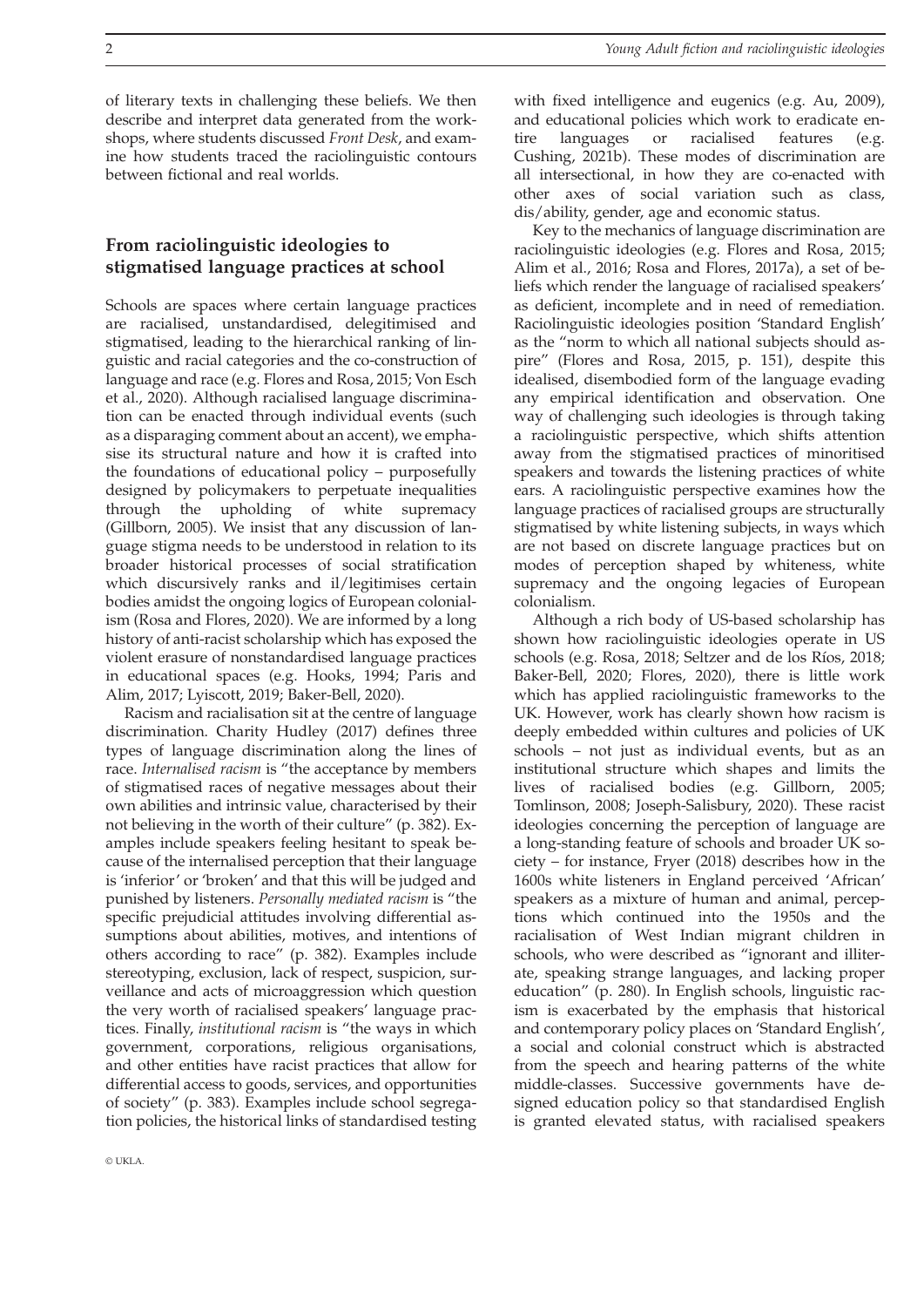asked to modify their language practices in line with such standards as to be heard as conforming and legitimate. These dense webs of mechanisms include language tests, curricula, standards for teachers and the schools inspectorate (see Cushing, 2021a), buttressed in part by conservative UK media discourse which frames critical educational linguists as 'race radicals' (e.g. Phillips, 2020). Such policies and ideologies work to erase the home language practices of racialised speakers whilst reifying notions of the 'native', 'ideal' and 'standard' speaker (e.g. Leung et al., 1997; Gundarina and Simpson, 2021).

#### **Literature and language discrimination**

Literature has long been an instrument in the coloniser's toolbox, used to create and reinforce racist ideologies, with education being a key implementational space (e.g. Fanon, 1952; Ngũgĩ, 1986). Conversely, literature can also be deployed as an anti-racist tool which challenges the violence of linguistic discrimination and the erasure of nonstandardised varieties (e.g. Gilmour, 2020). Although work has shown the transformative power that literature can have in challenging discrimination, including xenophobia (Coban et al., 2020) and homophobia (Wickens, 2011), *language* discrimination has received relatively little attention (although see Baker-Bell, 2020; Charity Hudley and Mallinson, 2014). These studies have illustrated the potential of using literature to dismantle language discrimination in the pursuit of racial justice. For example, Baker-Bell (2020: 102–117) uses *The Hate U Give* (Thomas, 2017) to interrogate 'the intersections of language, race, racial violence, Anti-Black linguistic racism, and power' (103), providing a rich description of anti-racist pedagogies and activities which use the events in the novel and film as an entry point.

# **Kelly Yang's** *Front Desk* **and raciolinguistic worlds**

This article focuses on research which used Kelly Yang's, 2018 novel *Front Desk* in workshops with young readers. *Front Desk* is a biographically inspired YA novel which centres around 11-year-old Mia Tang and her family, recent immigrants from China to the USA who run a motel and covertly provide free accommodation for immigrant families in need. Narrated through the eyes and ears of Mia, *Front Desk* describes how her family represent a set of stigmatised, racialised and classed bodies, with their own economic status, physical appearance and language practices being subject to institutional and intersectional discrimination from other characters such as the motel

owner, the police, the principal of Mia's school, and Mia's classmates. Mia and her family are perpetually positioned as illegitimate members of society who must navigate various hostile spaces where they are made to feel unwelcome. Raciolinguistic ideologies are a key organising logic of this hostility, with a perceived lack of competency in English at the ears of authoritative bodies leading to Mia and her family doubting their own place and citizenship status within American society.

*Front Desk* provides a suitable text for interrogating language discrimination and raciolinguistic ideologies given that Mia's language practices are linked to her racial positioning within society. For example, Mia's multilingualism is consistently perceived as a problem and obstacle to her learning, rather than a strength. Her accent is stigmatised as 'broken', and her apparent failure to meet so-called 'standards' in her academic writing is met with public shaming from her teachers and peers, despite her being a skilled creative writer with rhetorical deftness. These linguistic abilities go largely unrecognised, with her teachers and classmates enacting racist stereotypical assumptions about her high ability in mathematics and supposed lack of competency in English. Through schooling, Mia comes to internalise a raciolinguistic ideology which "frame[s] the home language practices of racialized communities as inherently deficient" (Flores, 2020, p. 24). Under this raciolinguistic ideology, Mia's language is seen and heard as the problem, and she comes to accept her language as inadequate, believing that the "roots of racial inequalities lie in the linguistic deficiencies of racialized communities and that the solution to these racial inequalities is to modify their language practice" (ibid., p. 24). In response, and as a way of managing her stigmatised identity, Mia feels compelled to modify her English and physical appearance through Westernising her ways of talking and behaving, eventually winning a writing competition crafted in 'beautiful' standard English – here understood as a proxy for whiteness – which she is lavishly praised for by her teacher and classmates. This praise, however, is simply another manifestation of a raciolinguistic ideology, where her newly articulated language is deemed to be 'remarkable' by white eyes because it originates from a racialised body.

In the author's note to *Front Desk*, Yang writes about her own family's lived experience of economic exploitation and racial discrimination in the USA, referring to the poverty levels of Chinese immigrants in the 1990s when her family first moved to America (see Lee, 2016). The discrimination Mia faces is a familiar one in terms of how conservative discourse frames immigrants' language practices in need of remedial intervention. Language ideologies in America have been historically co-constructed with race and nationhood,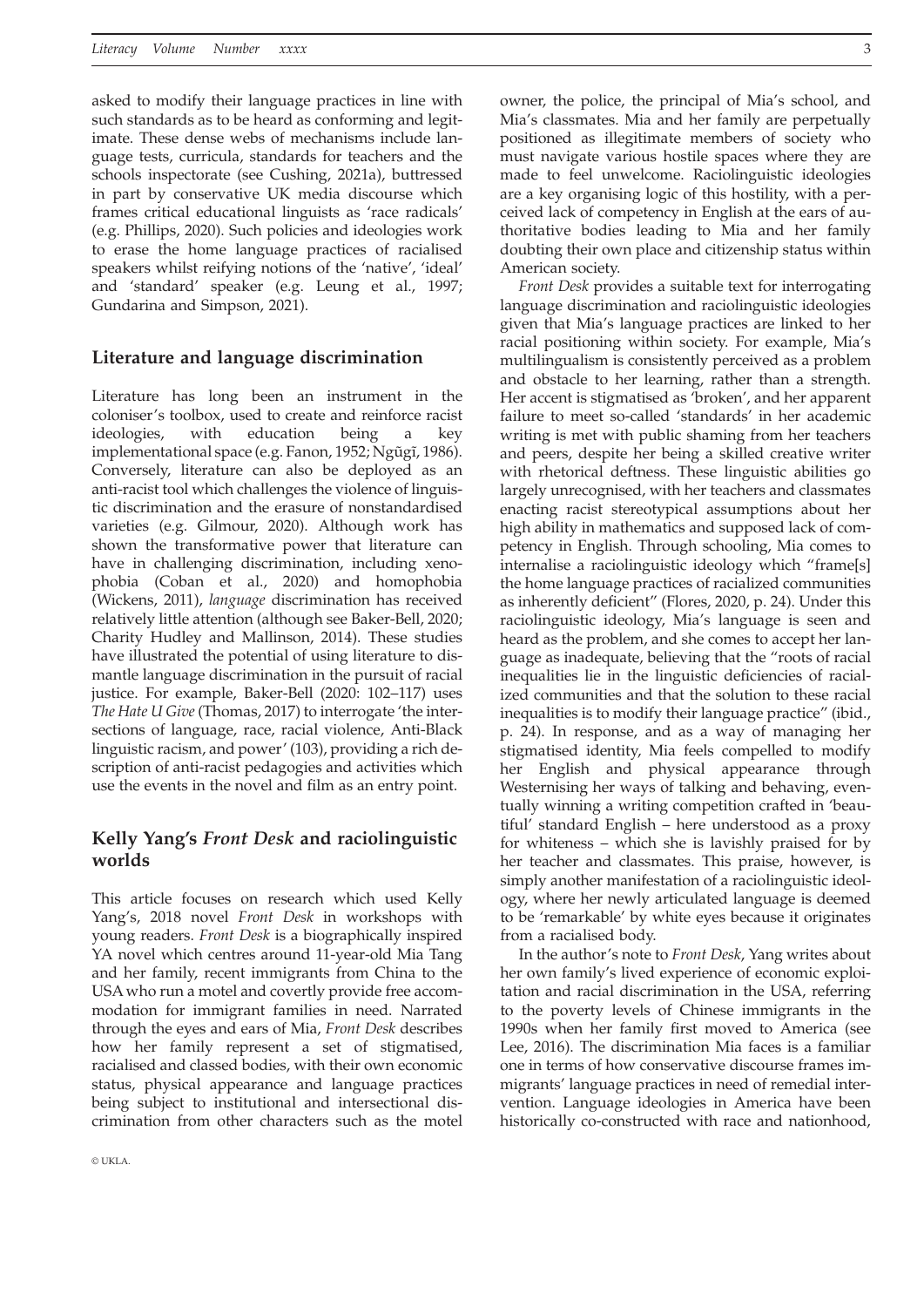in which standardised English was/is crafted to protect the interest of the white middle-classes and further marginalise immigrant populations (Bonfiglio, 2002). Lo (2016) shows how Asian Americans are racialised by white Americans through language, positioning them as racial others and perpetually 'foreign' whilst positioning whiteness as more central and 'native'. This, the model minority stereotype, portrays Asian American immigrants as hard-working, entrepreneurial and aspirational, who gain middle-class status due their assiduousness rather than financial government support. This myth perpetuates anti-Asian racism through the ideology that minoritised communities can and should enjoy socioeconomic stability without assistance from the state (e.g. Lee, 2009).

*Front Desk* is a historically representative narrative of the struggles that marginalised Asian American communities continue to navigate, made even more apparent in the increased reports of anti-Asian racism since the start of the Covid-19 pandemic, especially in schools (e.g. Gao and Sai, 2020). Yang is active on social media, regularly sharing messages of support and criticism, especially around issues of Sinophobia. For example, in October 2020, she shared a complaint she received from a parent that their child's school were reading *Front Desk* and this was teaching them to be anti-racists,<sup>1</sup> and in September 2021, she shared a letter from the parents of a fifth grade student who refused their permission for their child to be present in the room when *Front Desk* was being read. The following section describes our approach to using *Front Desk* with young readers in school as an entry point to facilitating conversations around race, language, immigration and inequality.

# **Methodology**

Our approaches were informed by culturally sustaining pedagogies (CSP) (Alim and Paris 2017; Paris, 2012; Paris and Alim, 2017), an assemblage of anti-racist practices which "seeks to perpetuate and foster – to sustain – linguistic, literate, and cultural pluralism as part of the democratic project of schooling" (Paris, 2012, p. 93). Similar to a raciolinguistic perspective, CSP demands a "critical, emancipatory vision of schooling that reframes the object of critique from our children to oppressive systems" (Paris and Alim, 2017, p. 3), decentring whiteness and attending to the structures which produce and exacerbate the

marginalisation of racialised speakers. This involves asking critical questions around the everyday barriers that such speakers face as a result of the political, educational and economic systems which are actively designed against them.

We acknowledge some of the limitations in our workshops – for example, all discussions took place in English, although students were welcome to talk in their home language(s) and to translanguage. Although we used multimodality as a pedagogical method (for instance showing videos and images in the workshops, and with students responding in their reading journals through writings and drawings), this article focuses on oral discussion which took place in the workshops. Additionally, we are two white men who have only *learned* experience of discrimination, having to actively educate ourselves (including by being involved in this research) whereas some students had *lived* experience which they drew on extensively in the project. We explicitly spoke about our own whiteness, positionality and power in the very first workshop and drew immediate attention to this, such as in how throughout history, white speakers have typically been the instigators of language discrimination. Our aim was to create a safe space where students' voices and experiences were foregrounded, recognising and naming our own privileges as part of our commitment to enacting socially-just pedagogies (Hackman, 2005; Lyiscott, 2019). Ethical approval was granted by Ian's institution and all documents were co-produced with Anthony's school, and signed off by senior management. Students and caregivers signed consent forms and were free to withdraw from the workshops if they felt uncomfortable – especially important given the sensitivity of the topic and them being asked to draw on their own potentially traumatic experiences.

Eight students from Anthony's school participated. This involved reading *Front Desk* independently over a month, completing a reading journal and taking part in four 90-minute workshops, facilitated by Ian, Anthony and other teachers in the school. An outline of the content and aims of these workshops is provided in the Appendix. The only selection criteria were that students were aged between 11 and 14 (about the age of Mia in *Front Desk*) and enjoyed reading. We recognise this second criterion especially as a potential gatekeeping mechanism, but are pleased to report that Anthony is now using *Front Desk* and the workshop materials in his everyday teaching with all students. *Front Desk* was used as an entry point to foster critical discussions on race, power and systemic language stigma, and in the workshops our overall aim was to draw contact points between the fictional world and the real world. Our conversations ensured that students saw the events of the book located within a

<sup>1</sup> See [https://twitter.com/kellyyanghk/status/1317130273809592321](https://twitter.com/kellyyanghk/status/1317130273809592321?s=20) [?s=20.](https://twitter.com/kellyyanghk/status/1317130273809592321?s=20) We looked at this tweet and the responses during the final workshop. Students said that if adults were not ready to dismantle institutional racism, then this would only encourage them further to take anti-racist stances in their own lives.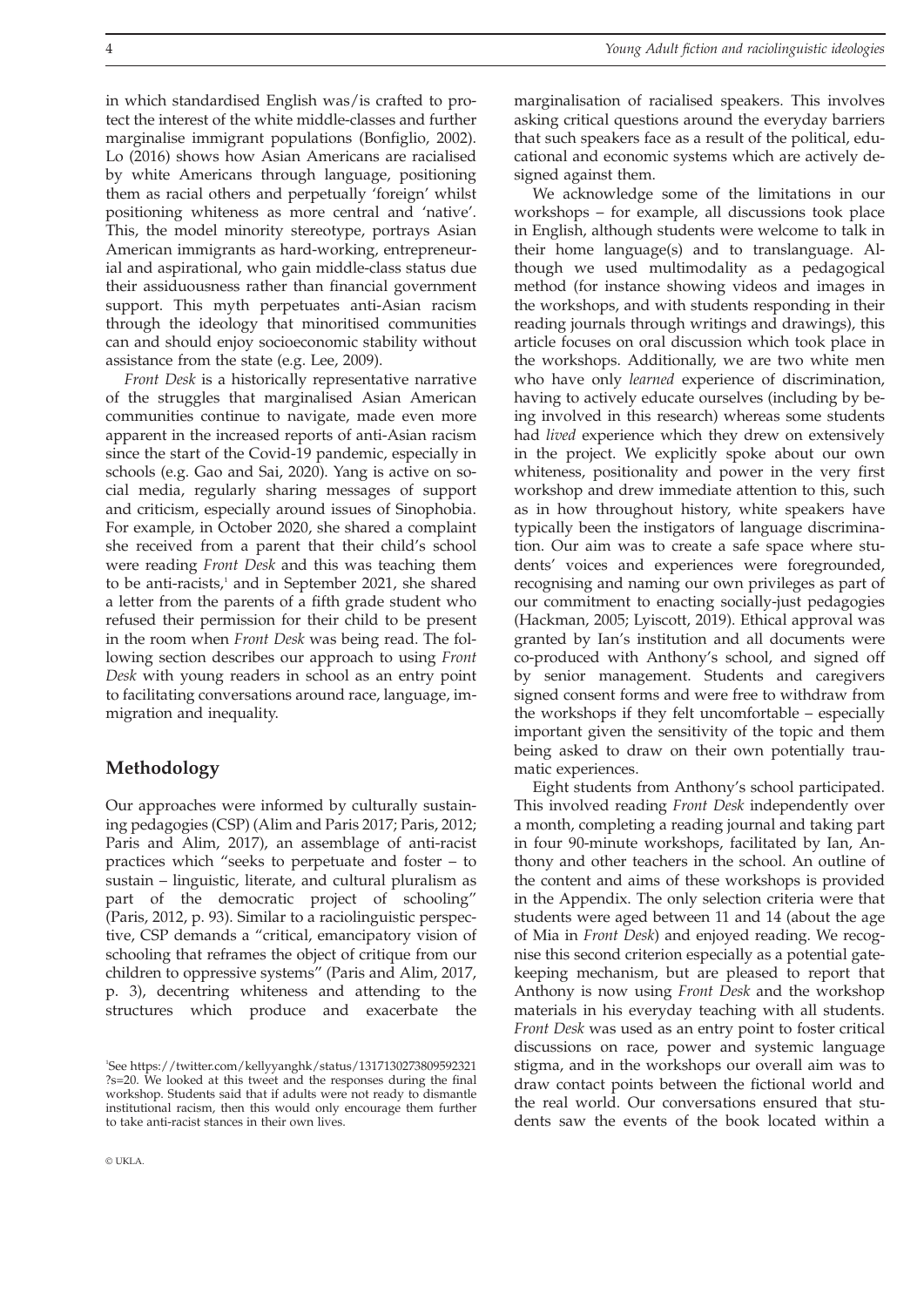broader socio-political context, such as the long history of anti-Asian racism in the USA (e.g. Lee, 2016) and the 'hostile environment' immigration policies of contemporary Britain (e.g. Khan, 2018; Goodfellow, 2019). It quickly became clear that participants had often been the targets of numbing and silencing language discrimination, particularly in schools, prompting us to draw on students' own personal experiences and tracing raciolinguistic contours between fictional and real worlds. A sketch of each students' linguistic identity is provided below, collated from their reading logs and discussions during the workshops (Table 1).

All workshops were audio recorded and professionally transcribed. We then read the transcripts closely, first independently and then as a team, developing a coding framework over several months. The final framework was built using a blended model of a priori and emergent coding (see Elliott, 2018, p. 2855), drawing on our first-hand knowledge of designing the materials and being in the workshops, and being driven by the central research aims. Our initial a priori codes used Charity Hudley's (2017) taxonomy of racialised language discrimination as discussed above (internalised racism; personally mediated racism; institutional racism), with a top-level tripartite distinction used to signify whether participants were talking about the fictional world, the real world, or making connections between the two. We remained open to additional codes emerging through the analysis, adding and refining as we coded and re-read the data. In the analysis that follows, we discuss data which were coded under some of the more prominent codes

from our framework. This analysis is organised into three sections. In the first, *internalised raciolinguistic ideologies and pressures to conform*, we examine the normalisation of raciolinguistic ideologies and the everyday experience of language stigma that some students and fictional characters from *Front Desk* faced. In the second, *interrogating listening practices*, we explore data where students used the events of the novel to challenge raciolinguistic ideologies, adopting a raciolinguistic perspective which shifts the focus to the white listener rather than the racialised speaker. In the third, *institutional and intersectional stigma*, we focus on how schools work as particular spaces which foster language discrimination.

# **Internalised raciolinguistic ideologies and pressures to conform**

There was a collective agreement that language discrimination was something that students previously had little opportunity to discuss, even though some of them had lived experience of it. Some students highlighted how language discrimination can be obfuscated by society's lack of awareness of what it is and how it works. For instance, Sanjiv, whose home language had been policed and prohibited in classrooms, discussed how he "hadn't really had the chance to talk about it before" and how it was "something which doesn't normally get mentioned", whilst Eva commented on how for some people it was

| Ana      | Age 11. Identified as a white Romanian immigrant who moved to England when she was 6. Talked<br>openly about her experience of language stigma from teachers and other students, often being<br>'shunted off to the side' because she was perceived as 'less able'. She was bullied in primary school<br>for the way she spoke and being perceived as 'not fitting in'. |
|----------|-------------------------------------------------------------------------------------------------------------------------------------------------------------------------------------------------------------------------------------------------------------------------------------------------------------------------------------------------------------------------|
| Danielle | Age 12. Identified as white British and Ashkenazi Jewish. Did not explicitly report any lived<br>experience of language discrimination.                                                                                                                                                                                                                                 |
| Eva      | Age 12. Identified as white British. Her language had been pathologised from a young age and she had<br>experience of the speech and language therapy system. Talked about being made to feel ashamed of<br>her pronunciation patterns.                                                                                                                                 |
| Hamza    | Age 13. Identified as British with Pakistani heritage. Reported experiencing negative comments on his<br>ways of talking (pertaining to his accent and his lisp), and the policing of his use of Urdu in classrooms.                                                                                                                                                    |
| James    | Age 11. Identified as white British. Did not explicitly report any lived experience of language<br>discrimination.                                                                                                                                                                                                                                                      |
| Marius   | Age 13. Identified as a white Eastern European immigrant who moved to England when he was 4.<br>Talked about his experience of language discrimination in primary school and feelings of people<br>thinking he wasn't able to pronounce words 'properly'.                                                                                                               |
| Niamh    | Age 12. Identified as white Irish. Did not explicitly report any lived experience of language<br>discrimination.                                                                                                                                                                                                                                                        |
| Sanjiv   | Age 11. Identified as a Bangladeshi immigrant who moved to England when he was 5. Described how<br>his home language had sometimes been 'banned' from school classrooms.                                                                                                                                                                                                |

#### *Table 1: Students' linguistic profiles*

© UKLA.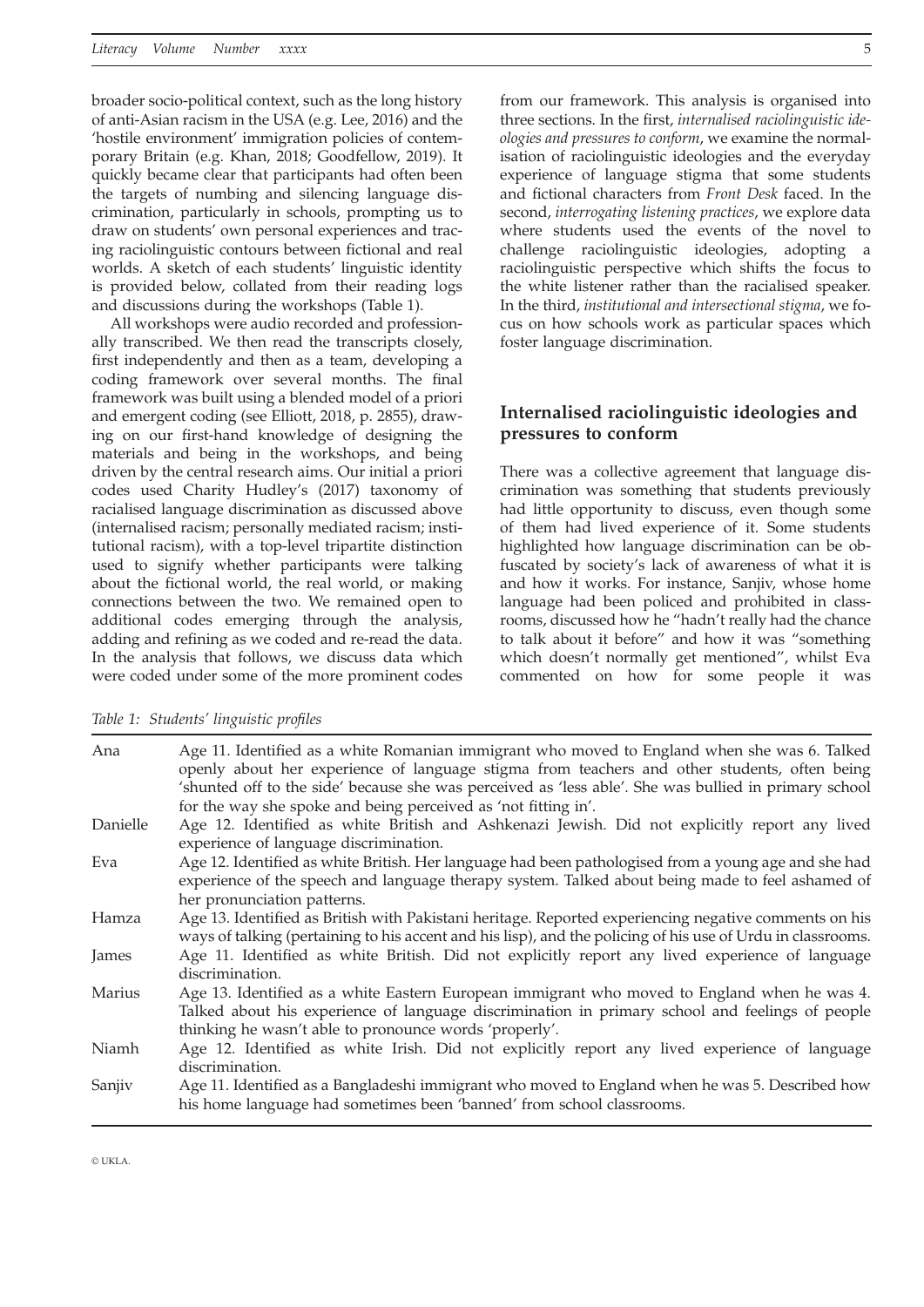"something they had to face everyday, even though people don't really always think of it as a type of discrimination". This was supported by Hamza, who suggested it had become 'normalised' – an idea he located in reference to his own experience of raciolinguistic stigma, describing how it captured "the way I've had to deal with that in my life, comments about my race, speech and things, those things are all connected". He compared this to the experiences of Mia in *Front Desk*, who he said was "forced to accept it so she doesn't feel it anymore". From early in the process, students described language discrimination as being 'connected' and intersectional – for instance, Sanjiv suggested that

*"[it] is about things other than language too, like sexism and homophobia, and racism, it's definitely about racism because how you speak and your race, they are so connected I think, just like Mia experiences."* (Sanjiv)

Although three of the white students reported no lived experience of language discrimination, they used the events of *Front Desk* as an entry point for developing their own raciolinguistic literacies (see Seltzer and de los Ríos, 2018) and a critical awareness of raciolinguistic ideologies. For instance, in the final workshop, James reported on how having had the opportunity to read, think about and discuss race, language and inequality, this would "make him talk to other people about it because people need to know". Similarly, Niamh described how she "hadn't realised the seriousness of language discrimination" and "for some people, how it was an everyday thing they had to deal with", whilst Eva spoke of how the experience had "changed the way she would see and hear different people and the way they spoke". Eva's comment is particularly powerful because she attends to how her whiteness has the potential to enact a racially hegemonic mode of perception. She does this despite her own language having been pathologised by the speech and language therapy system, which has been criticised for propagating raciolinguistic ideologies, discourses of deficit and linguistic benchmarks based on white ways of talking (e.g. Blum, 2017). Eva commits to modifying her own way of listening rather than asking others to modify their speech (see Rosa and Flores, 2017a, p. 628), adopting a raciolinguistic perspective which enables her to begin interrogating her privileged position as a white listener.

Throughout the workshops, Ana talked frequently about her own experience when she moved to England from Romania, where other peoples' deficit perceptions of her multilingual abilities led to her questioning her own legitimacy within the monoglossic culture of school:

*"Well, I spoke a different language. […] so sometimes I struggled to understand people and a few of my friends did need to translate things for me. I remember that a lot of people made fun of me when they thought I could not understand, even though I could, and that I had a funny accent […] and so I felt out of place, not quite sure who I was."* (Ana)

Marius, also from Eastern Europe, spoke of being bullied in primary school when he was first learning English as an immigrant, with other students telling him he was pronouncing words the 'wrong way' and how he was 'constantly corrected' by teachers, leading to him feeling that he was 'completely wrong' and "not welcome in school, and in England too". Ana and Marius's experience of language discrimination matched Mia's experience in many ways, especially in the hostile treatment of immigrants to the UK and the USA, driven by xenophobic policies which stigmatise and erase language practices heard to be 'foreign'. As Ana said:

*"When I told someone I immigrated from Romania to England, like in the book they started speaking to me as though I did not know the language which kind of upset me because who are you to tell me that? It's just not okay. So at some points I felt as though I could cry with them or I could laugh with them."* (Ana).

This opened conversations around language discrimination and the immigration system, documented in work such as Khan (2018) which shows how ideologies around citizenship have historically worked to de/legitimise speakers of certain languages, and how language 'competency' operates as a border control technology for institutional access and international movement. Immigrants to England from Eastern Europe, such as Ana and Marius, face increasingly precarious and hostile environments in schools and broader society, especially since the outcome of the EU Referendum in 2016. For instance, in focus groups and interviews with young people from Eastern Europe, Sime et al. (2020) describe how participants reported an increase in xenophobic bullying in schools, with perceived deficits in language skills being one factor which contributed to this stigma and sense of illegitimacy.

Hamza talked about how people had been 'programmed' by society to internalise and reproduce raciolinguistic ideologies. In detail, he described how language discrimination was part of a broader socialisation process in which racialised bodies – including his own – are categorised and ranked according to how they look and sound. He related this to his own experiences and the fictional world of the text, describing how him and Mia had both been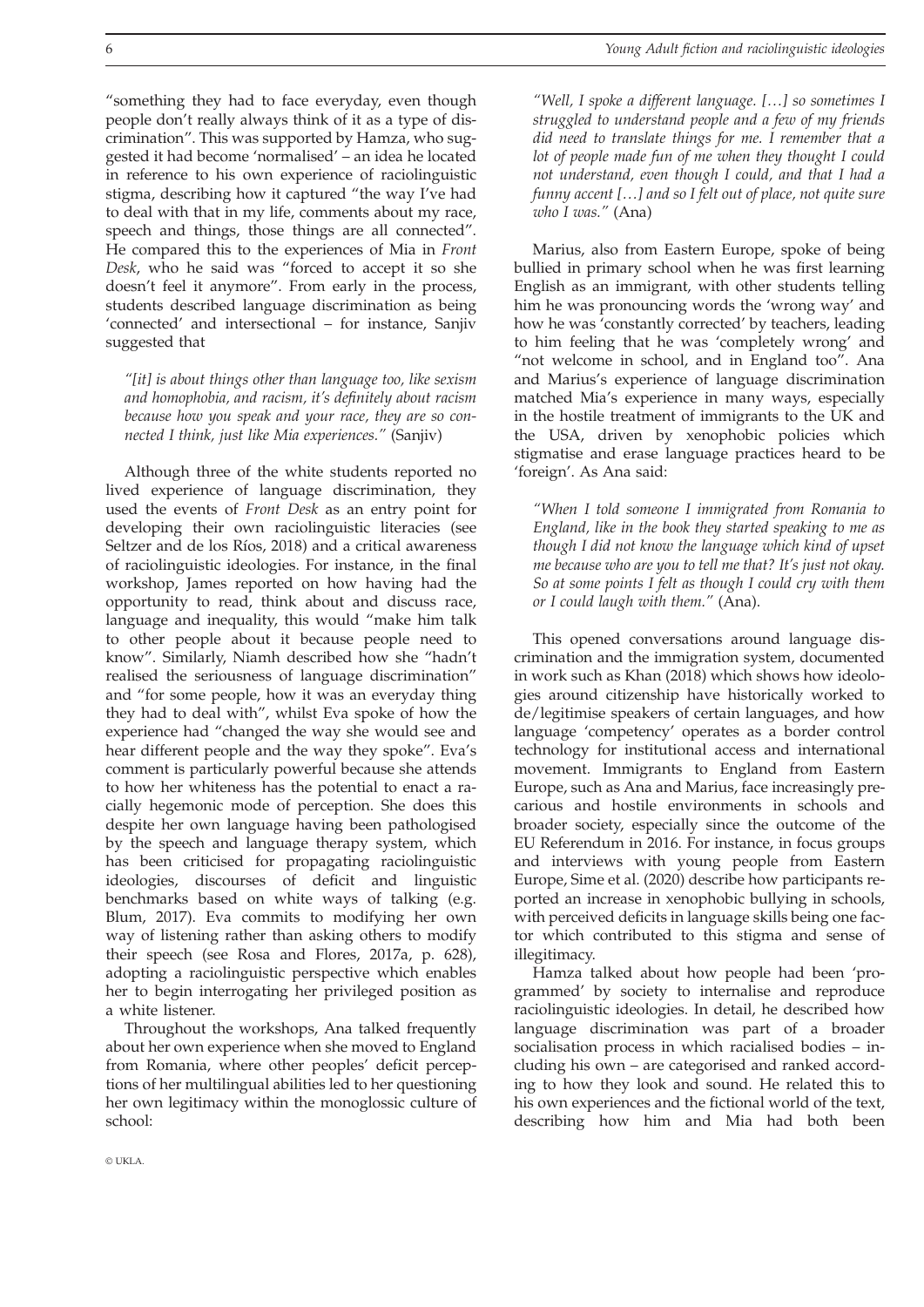peripherally positioned as "not a member of society" and an illegitimate citizen, through the way that he was made to feel that his "language, accent and general way of speaking wasn't right, wasn't normal". He spoke of how the listening practices of teachers had made him feel like "my way of talking isn't right, like it doesn't sound right, the way I speak English you know, like it's wrong", how other students had 'mocked' his accent, and how "you are punished if you don't live up to society's expectations". With his Pakistani heritage and multilingual abilities, Hamza is a racialised student who continues to endure the ongoing legacies of British linguistic imperialism since the partitioning of colonised India. His continuing stigmatisation at the ears of white British teachers in England illustrates how present-day listening practices continue to be shaped by monoglossic ideologies and structures of the 'past' (see Durrani, 2012; Fortier, 2018). For Mia in *Front Desk* and some students in the workshop, the consequences of not adhering to normative linguistic expectations are very real, carrying risks of alienation, marginalisation and punishment which are exacerbated by the logics of raciolinguistic and standard language ideologies.

## **Interrogating listening practices**

This section discusses student responses which challenged raciolinguistic and standard language ideologies, interrogating the listening practices of authoritative bodies who are able to exercise judgement (see Rosa and Flores, 2017a). An extract from *Front Desk*, which we used in workshop 3, provides an initial illustration of how asking questions of the listening subject can expose judgements which frame racialised speakers as a pathological problem which require fixing and treating. This extract shows Mia's first encounter with Principal Evans, described by Mia's mum as a 'powerful white lady' (Yang, 2018, p. 18). Mia's mum tells her they have recently migrated from China:

*"Of course, as soon as my mother said the words, Principal Evans started talking to me like I was a turkey. 'Reaaaalllly. Woooow. Hoooowwwwdoooo youuuu likkke thissss couuuuuntrrrrry?' she asked. 'I really like it,' I quickly answered. Principal Evans put her hand to her chest and exhaled in relief. 'You know English! Oh, that's great. I have to admit, we don't get too many Chinese kids here. There's only one other Chinese kid in fifth grade.'"* (Yang, 2018, p. 18)

Principal Evans embodies and enacts raciolinguistic ideology in her deficit assumptions about Mia's language practices based on her appearance, her immigrant status and her own racialised folk perception of Mia as an Asian body (see Reyes, 2009). In the eyes and ears of Principal Evans, Mia's bilingualism is seen and heard as a problem rather than a strength, expressed by her physical and audible reactions of relief when learning that Mia 'knows' English. A raciolinguistic perspective asks what if the problem is not Mia's language practices but the "racialisation of her language use and the inability of the white listening subject to hear her racialised body speaking appropriately?" (Rosa and Flores, 2017b, p. 184). This was a guiding question used to design the materials and then to facilitate conversations in the workshops, and one that we returned to multiple times when thinking through how a raciolinguistic perspective might help to understand and interrogate racialised language stigma. We framed this question in different ways – for instance "What if the problem is not the speaker but the hearer?" and "Instead of focusing on how students' language is 'broken', what happens if we focus on 'broken' ways of listening?". In response to the extract above, students used these questions as a way of thinking through how Mia's multilingualism and Chinese heritage was routinely perceived in racist ways – Marius, for example, described how teachers in the book "had written her off just because of the way she sounds and looks", and Danielle spoke of how people "made racist assumptions about her purely based on the fact she speaks Chinese […] they just au-

tomatically think she doesn't belong in school". Five of the students in the workshops were multilingual, often talking about how this ability had gone unrecognised – and even punished – in school. Hamza described how his 'mixing' of Urdu and English had often been heard as 'improper' by white teachers, reflecting exclusionary policies which surveil racialised bodies' language practices and valorising schools as monoglossic spaces. Sanjiv described how he had experienced teachers policing languages other than English, such as him and his close friends who "were made to feel that they aren't allowed to use our language in school", and that "our language was kind of banned". A number of UK schools who have implemented 'English only' or "Standard English at all times" policies also reproduce these ideologies, reproducing racially hegemonic modes of perception, the supremacy of whiteness and white ways of talking (see Cushing and Ahmed, 2021; Cushing, 2021b). In workshop 3 and as a way of situating our discussion of the book within the broader socio-political processes which foster raciolinguistic ideologies, we examined and interrogated some of these prohibitive policies and the deficit assumptions they propagated about language. Relating it to his own experience, Sanjiv interpreted them as saying "that there is only one way of talking allowed here, and if you don't talk like that, you'll be punished for it", whilst James described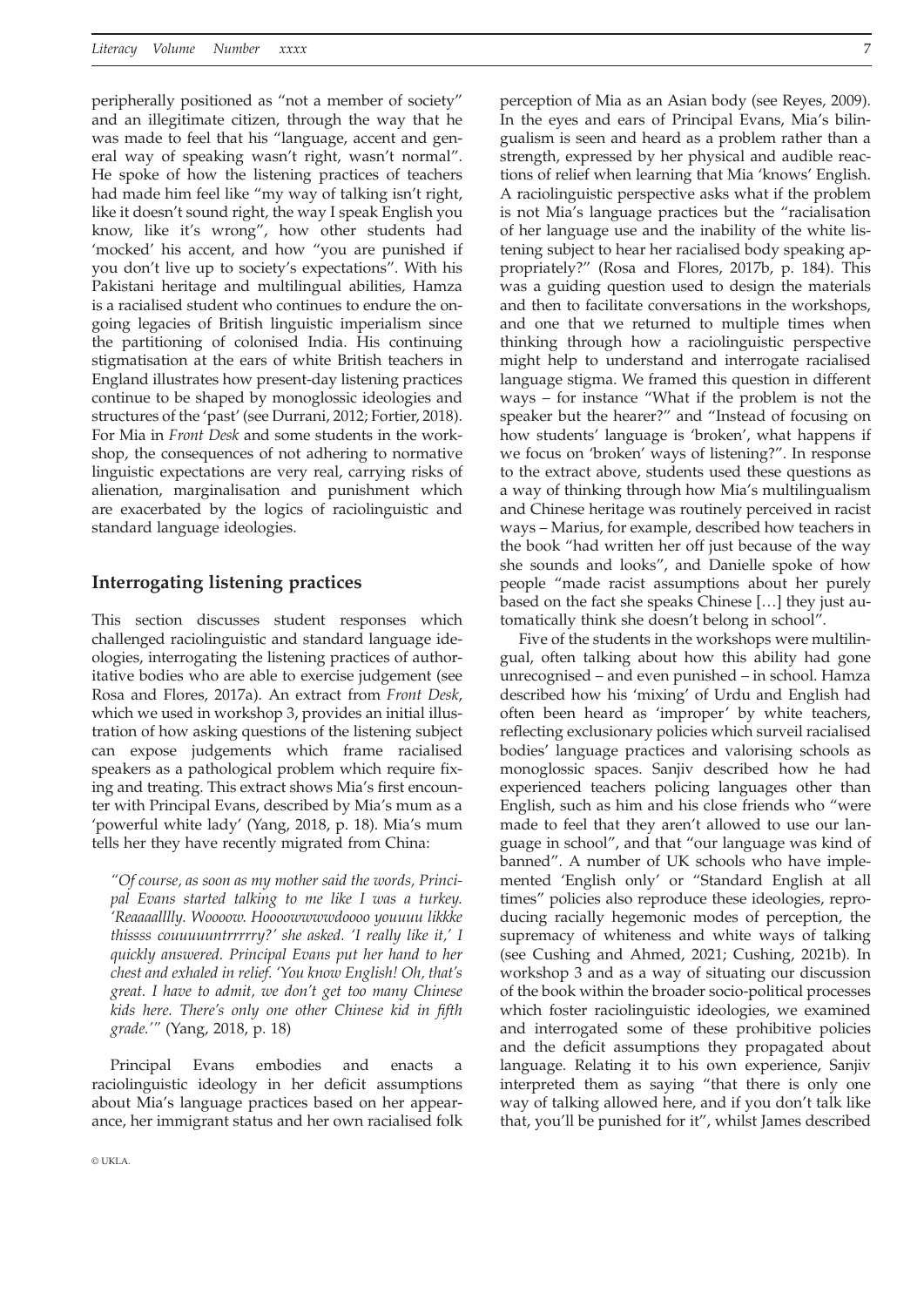In the workshops, Mia's multilingualism was recognised as a 'gift' and an 'amazing thing', especially by students who were multilingual themselves. Students questioned how Mia's multilingualism and other linguistic abilities went unrecognised. For example, Niamh argued that this provided evidence for her racist treatment both inside and outside of school, talking of how "the fact that she could speak Chinese automatically made people think that she couldn't speak English, even though she could, and so she was made to feel unwelcome and that she didn't belong in the school". Together, we drew up a list of Mia's linguistic skills which are overlooked by white subjects – including her abilities as a creative writer, her secure knowledge of the pragmatic functions of local forms (at one point creating a "Book of American Phrases and Customs" for her uncle), and her use of rhetorical strategies to expose acts of racism in the motel and defend other racialised guests. These *social* abilities in terms of language are never acknowledged by the perpetrators of language discrimination, choosing instead to police superficial aspects of Mia's language which symbolise linguistic capital and 'academic language' in mechanical models of Western education, such as nonstandardised grammar, phonological features and spelling (see Flores, 2020).

In workshop 2, students discussed various adjectives to describe language which represent a raciolinguistic ideology and are used by authoritative bodies in *Front Desk*, such as 'native', 'correct', 'academic', 'proper', 'poor', 'standard', 'appropriate' and 'broken'. These framings, which also saturate historical and contemporary education policies in England (see Cushing, 2021a), work to construct crude dichotomies of language which naturalise nonstandardised English as deviant and illegitimate. Extracts which used these adjectives were used in the workshops to generate discussion of how raciolinguistic ideologies can be propagated through descriptions of language itself. Using these extracts as a starting point, students challenged the listening practices of authoritative voices who position themselves as linguistic gatekeepers, exploring issues of power, control and identity. For example,

*"Who gets to say what type of English is broken? I mean we all have different ways of speaking; we all have different ways of saying what we want to say so who gets to decide, 'Oh, that English is broken. This English is fine. This English is good.' Who decides that? No-one. […] Honestly, I do not think anyone should decide which way you speak. No-one. Not even if it's someone high ranking. You decide how you speak, that's fine."* (Ana)

*"It's like, if someone says that someone's language is poor or broken then they are just passing judgement on that person. But that might be just how you speak, but someone has just like basically invented what counts as poor or broken or good or whatever. Like imagine saying 'I can speak English better than you'. Like, what does 'better' even mean?"* (Hamza)

Ana and Hamza turn their attention towards oppressive structures which attempt to regulate language, asking questions which challenge the silencing and surveillance of marginalised voices. These questions were rooted in their own lived experience of linguistic oppression: their multilingualism, 'broken English' and perceived lack of competency in 'academic language' had been the source of stigma in school, *despite* the fact that Anthony identified them as highly intelligent and engaged young people. We suggest that Ana and Hamza are simply intelligent enough *not* to conform with practices that they do not identify with, and that they see their language as 'whole' rather than 'broken'. However, a raciolinguistic perspective argues that the white listening subject will *still* code and hear racialised bodies as linguistically deficient regardless of the way they speak and how well this is deemed to align with standardised English. For Ana, who is white, her nonstandardised English is more likely to be heard as acceptable in school by white teachers, but for Hamza, a person of colour, his racialised body means that even if he modifies his speech to align with standardised English, he will continue to be heard as deficient. These double standards apply even to people who occupy positions of political and economic power, illustrated by Alim and Smitherman's (2012) discussion of Barack Obama and his time as US President, who still had his speech perceived and denigrated as deficient by white listeners – even when using features typically associated with standardised English.

The final part of this section turns attention to the listening practices of Mia's mum, which generated intense discussion in the workshops. As well as being economically exploited and subject to emotional abuse by the motel owner, Mia's mum is assaulted during a violent robbery and repeatedly told by white Americans that her language is inadequate. Mia's mum often reproduces language stigma towards Mia. For example, in reference to her English, she tells her that she is a 'bicycle' whilst her classmates are 'cars' (Yang, 2018, p. 145), and makes Mia feel like her tongue is a 'limp lizard' (p. 6). She reproduces raciolinguistic ideologies of nativeness and linguistic ownership, telling her daughter that

*"You heard Mr. Yao. You gotta be* native *at English. And I'm sorry, but we're just not." […] "You're not getting it, are you?" she said. She sat down on the bed and*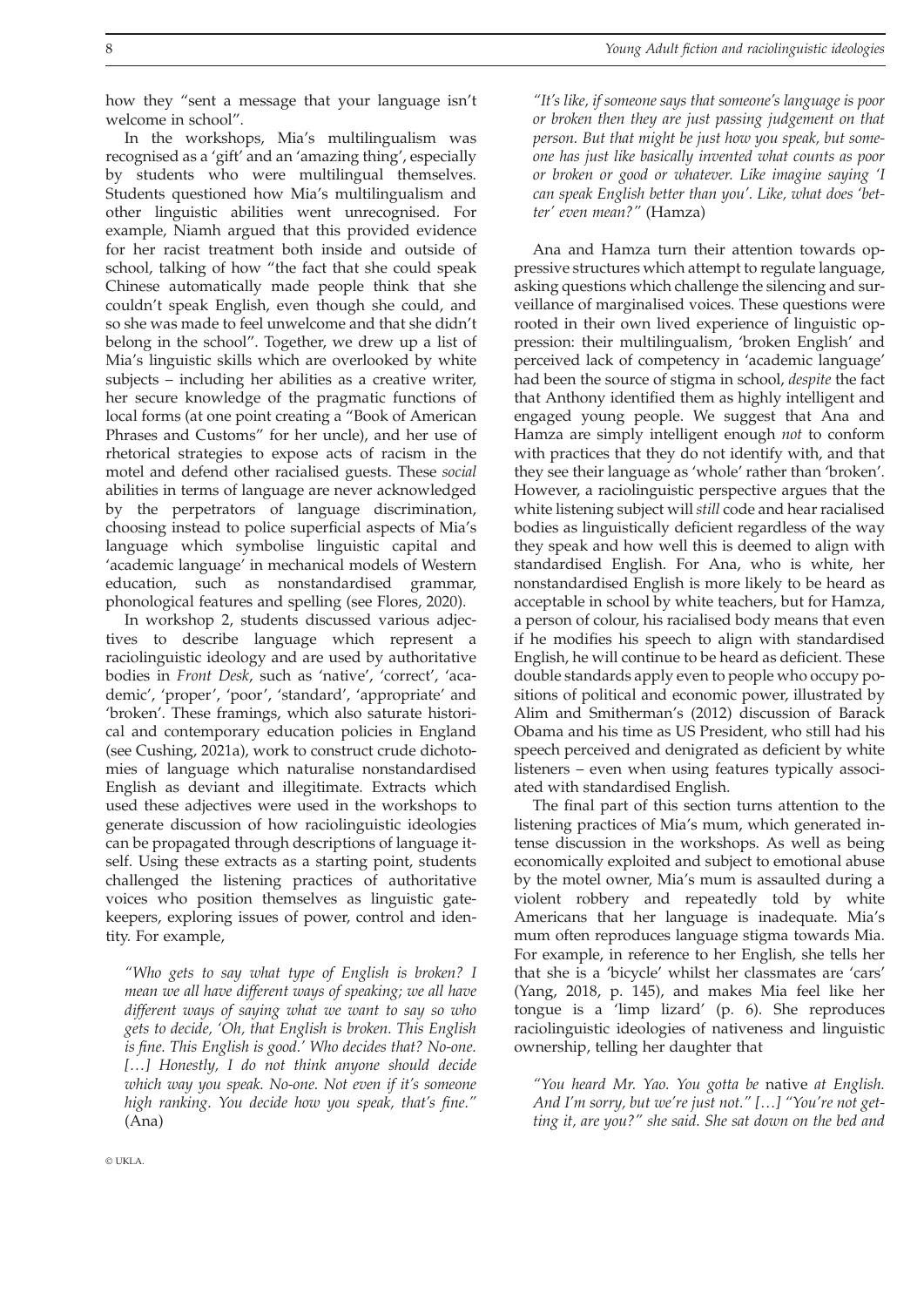*looked me in the eye. "You just can't be as good as the white kids in their language, honey. It's* their *language."* (Yang, 2018, pp. 89–90, original emphasis)

Students agreed that Mia's mum's listening practices were shaped by her feelings of responsibility for her child, with both Danielle and Niamh suggesting her actions were to 'protect' Mia because she was so badly treated herself. James talked about the relentless pressure Mia's mum was under, arguing that "she's frustrated, and she thinks there's no way out, she feels that language discrimination is unstoppable and there's no point in trying to stop it", and that her behaviour was simply a way of her managing her own stigmatised identity. Some students felt that Mia's mum's reproduction of language stigma was grounded in her acceptance of social inequality and the exhaustion she had to manage after years of living in poverty and the stigma she endured at the eyes and ears of white listening subjects and the immigration system, pointing to the following lines as a good example:

*"My mother sighed. She walked over and put a hand on my shoulder. 'We're immigrants,' she said. 'Our lives are never fair.'* (Yang, 2018, p. 68).

Again, something that was particularly noticeable during these discussions of challenging raciolinguistic ideologies was how students exhibited a critical awareness of the intersectional nature of language discrimination, talking of how race, social class, immigrant status and gender all work craft cultures of stigma in which racialised bodies are heard to speak in deficient and incomplete ways. We continue this discussion in the following section.

## **Institutional and intersectional stigma**

This section discusses the institutional and intersectional nature of language discrimination. It was agreed that schools play an active role in in the production of inequality and can be hostile places for bodies who are deemed to be 'different', much like Mia, with racialised speakers often being pushed to the peripheries of a community when their language practices are deemed to not conform with the normative expectations as prescribed within policy.

As discussed above, students talked about how schools were sites of socialisation and inculcation, with *language* being a particularly salient factor through which some bodies come to be appreciated and others silenced. In discussing both her own and Mia's experiences, Niamh said that school can be a space where people are made to feel that their language practices are 'not good enough', whilst Ana suggested that in school "we get taught the 'right' way of saying things and when you do speak, when you do try, obviously people will judge you", alluding to how talking in front of other students and teachers was something that she felt conscious of.

The watchful eyes and listening ears of teachers were deemed to be important mechanisms of visual and sonic surveillance. Hamza described how his Pakistani accent had been the source of pathological discrimination in school, with teachers telling him that he needed to pronounce words 'differently', which he remembered being as 'quite forceful sometimes'. Hamza recalled how he had 'trouble' pronouncing certain sounds, something which he was 'always criticised for' and often publicly shamed by teachers for. Reflecting on this, Hamza talked about how he felt under pressure to 'match' his language to white speakers, with the institutional cultures of school leading him to internalise raciolinguistic ideologies built on rewards and punishments. As he put it, "there is a correct way to do it, if you do it, you'll get praised, if you don't, you'll get criticised". This pressure to conform with and assimilate towards so-called 'academic standards' was a clear theme in the workshops, as well as in *Front Desk* (see also Flores, 2020 for how 'academic language' works as a raciolinguistic ideology in which 'social language' comes to be heard as deficient and unsuitable for school).

However, all students agreed that language stigma was never just about language – and sometimes not even about language at all – and was about managing people and other components of social identity. Talking about the intersectional nature of language discrimination was a key aim of the project, especially given that this is so fundamental to *Front Desk* and the experiences of Mia's family. From the very first workshop, students highlighted the intersectional mechanisms of language discrimination, with Sanjiv saying that Mia's stigma is 'always about race', and Hamza talking of the 'mixture of things' that Mia faced prejudice about, including race, gender, poverty and age. Marius said that

*"I think that language can often be linked with race or culture and things like that. That may also lead to discrimination based on maybe cultural practices. […] So maybe let us say someone's speaking like in this case Chinese or they originate from China, maybe some people may find the cultural practices strange or different and may discriminate against that too along with some other things."* (Marius)

Ana once again drew parallels with Mia's experience and her own life, in terms of the intersectional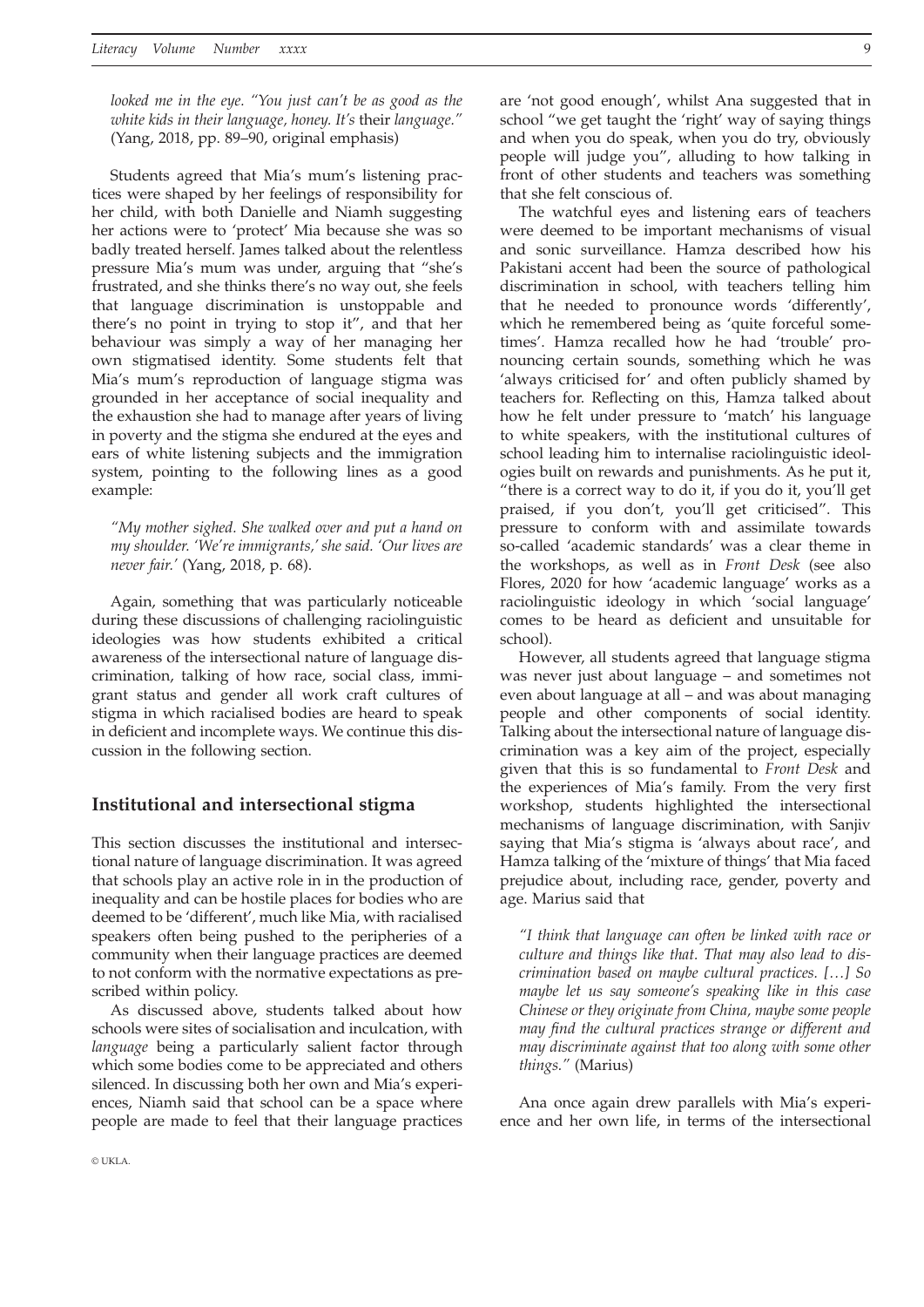discrimination she experienced during her first months in England:

*"Well, she still faces language discrimination. Why? Because one she's young, two she's a female, and three because she's Chinese. And so many other things, but I can definitely relate to this because I remember in Year 3, my primary school teacher, she said that I could never make it to a Year 6 standard level because of how young I was and how little experience in English I had […] and it kind of crushed me, it really crushed me because I never thought that a teacher would say that to me or would ever do that to a student […] but now looking back I realise that I did not need to be told who to be or what to sound like."* (Ana).

In describing how nationhood, immigration, gender, age and language discrimination have worked against herself and Mia, Ana talks about her own experiences and sadness which 'crushed' her, but how on reflection, she has come to resist language ideologies which attempt to impose assimilative ideas onto her speech. These mature, critical and personal responses to the stigma that Mia and her family face in *Front Desk* are reflective of a group of young people talking openly about their own experiences of institutional and intersectional discrimination. As per the principles of culturally sustaining pedagogies, these responses are firmly rooted in the lived experiences of bodies who have been systematically surveilled, silenced and erased through punitive schooling practices.

# **Conclusion: Futures of linguistic justice**

Despite decades of work which has challenged deficit perspectives of minoritised speakers' language, local and national educational policy in England continues to perpetuate raciolinguistic ideologies in which certain ways of talking are seen and heard as 'better' than others, and that schools are places in which racialised students must conform with the expectations of white listening subjects and so-called 'standards' (Cushing, 2021a). This article has shown how fictional texts can be used as an entry point for young people to discuss, make sense of, and interrogate raciolinguistic ideologies, tracing the contours between fictional and real worlds whilst questioning the listening practices of authoritative bodies and policies. We suggest that, with appropriate teacher knowledge and support from school management and parents, the kind of materials we designed can be scaled up to incorporate larger and longer classroom discussion time, embedded as part of an explicitly anti-racist school-level curriculum which rejects the conservatism and confines of the current state designed curricula in England.

Our work builds on US-based scholarship examining raciolinguistic ideologies in education (e.g. Flores and Rosa, 2015), and research which uses fictional texts to challenge raciolinguistic ideologies and language stigma in schools (e.g. Baker-Bell, 2020 pp. 102–117). Although a relatively small study which has its limitations, we argue that our work contributes to recent arguments which call for centring discussions of race and literature on school curricula in England (e.g. Chetty, 2016; Elliott et al., 2021), as well as an ever-increasing need for teachers and teacher educators to draw on anti-racist pedagogies (e.g. Paris and Alim, 2017). A cluster of factors leads us to believe that it is a critical moment for embedding this kind of work on language discrimination into school policies and practices. Apart from the standard language and raciolinguistic ideologies which are written into historical and contemporary policy in England, this is a time where the UK government make widely rebutted claims that there is no institutional racism in Britain (Commission on Race and Ethnic Disparities, 2021), and the UK Department for Education promote a model of education built on punitive discipline mechanisms which disproportionally police the language practices of students of colour.

For the students of colour who participated in this research, the experience opened a space where they were able to discuss, reflect on and make sense of why and how they had been targets of structural, intersectional and institutional language discrimination. Whilst the discussion in this article has mostly focused on these voices, we feel it is also important to highlight that the white students – three of whom reported no experience of language discrimination – described their processes of learning as transformative. Given that a raciolinguistic perspective places attention on the listening practices of white bodies, it is white listeners who have particular responsibility to modify the way they hear to play a role in dismantling the structures which create and foster racialised language discrimination. This shift in attention away from racialised ways of speaking and towards racialised ways of listening is, we argue, a fundamental prerequisite of social and educational transformation and a future of linguistic justice. Reading, thinking and talking about literature offer one way of facilitating such change.

# **Acknowledgements**

This work was generously funded by a research grant from the UK Literary Association, and our thanks go to them for their support. We also thank the students who took part in the workshops, for their honesty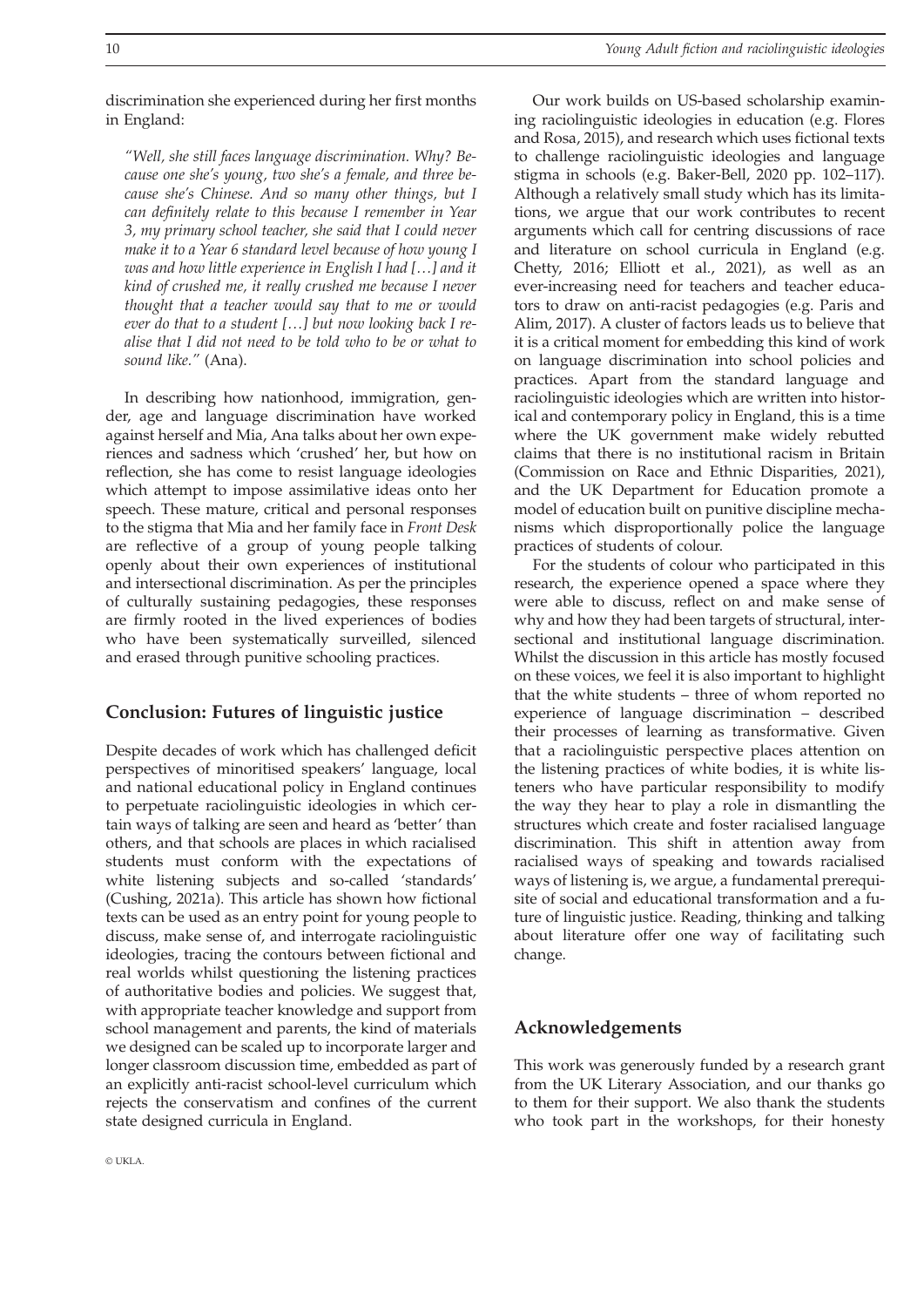and willingness to talk about linguistic racism and how it shapes their everyday lives.

## **References**

- AGHA, A. (2007) *Language and Social Relations*. Cambridge University Press.
- ALIM, H. S. and PARIS, D. (2017) 'What is culturally sustaining pedagogy and why does it matter?' in D. PARIS, H. S. ALIM (Eds.) *Culturally Sustaining Pedagogies: Teaching and Learning for Justice in a Changing World*. Teachers College Press, pp. 1–24.
- ALIM, H. S., RICKFORD, J. and BALL, A. (2016) *Raciolinguistics: How Language Shapes Our Ideas about Race*. Oxford University Press.
- ALIM, H. S. and SMITHERMAN, G. (2012) *Articulate while Black: Barack Obama, Language, and Race in the U.S*. Oxford University Press.
- AU, W. (2009) *Unequal By Design: High-Stakes Testing and the Standardization of Inequality*. Routledge.
- BAKER-BELL, A. (2020) *Linguistic Justice: Black Language, Literacy, Identity and Pedagogy*. Routledge.
- BLUM, S. (2017) Unseen WEIRD assumptions: the so-called language gap discourse and ideologies of language, childhood, and learning. *International Multilingual Research Journal*, 11.1, pp. 23–38.
- BONFIGLIO, T. (2002) *Race and the Rise of Standard American*. Mouton de Gruyter.
- CHARITY HUDLEY, A. H. (2017) 'Language and racialization', in O. GARCÍA, N. FLORES, M. SPOTTI (Eds.) *The Oxford Handbook of Language and Society*. Oxford University Press, pp. 381–402.
- CHARITY HUDLEY, A. H. and MALLINSON, C. (2014) *We Do Language: English Language Variation in the Secondary English Classroom*. Teachers College Press.
- CHETTY, D. (2016) 'You can't say that! Stories have to be about White people', in N. SHUKLA (Ed.) *The Good Immigrant*. Unbound, pp. 78–84.
- COBAN, O., MCADAM, J. and ARIZPE, E. (2020) Hanging out in the studio to challenge xenophobia: consolidating identities as community writers. *Literacy*, 54.3, pp. 123–131.
- Commission on Race and Ethnic Disparities (2021) Commission on race and ethnic disparities: the report.
- CUSHING, I. (2021a) Policy mechanisms of the standard language ideology in England's education system. *Journal of Language, Identity and Education*, pp. 1–15. [https://doi.org/10.1080/15348458.](https://doi.org/10.1080/15348458.2021.1877542) [2021.1877542](https://doi.org/10.1080/15348458.2021.1877542)
- CUSHING, I. (2021b) 'Say it like the queen': the standard language ideology and language policy making in English primary schools. *Lang Cult Curric*, 34.3, pp. 321–336.
- CUSHING, I. and AHMED, F. (2021) Banned words and racism in schools. *Red Pepper*. Available at: [https://www.redpepper.org.](https://www.redpepper.org.uk/banned-words-and-racism-in-schools/) [uk/banned-words-and-racism-in-schools/](https://www.redpepper.org.uk/banned-words-and-racism-in-schools/)
- DURRANI, M. (2012) Banishing colonial specters: language ideology and education policy in Pakistan. *Working papers in Educational Linguistics*, 27.1, pp. 29–49.
- ELLIOTT, V. (2018) Thinking about the coding process in qualitative data analysis. *The Qualitative Report*, 23.11, pp. 2850–2861.
- ELLIOTT, V., NELSON-ADDY, L., CHANTILUKE, R. and COURTNEY, M. (2021) *Lit in Colour: Diversity and Literature in English Schools*. Penguin.
- FANON, F. (1952) *Black Skin*. White Masks: Grove Press.
- FLORES, N. (2020) From academic language to language architecture: challenging raciolinguistic ideologies in research and practice. *Theory in Practice*, 59.1, pp. 22–31.
- FLORES, N. and ROSA, J. (2015) Undoing appropriateness: raciolinguistic ideologies and language diversity in education. *Harvard Educational Review*, 85, pp. 149–171.
- FORTIER, A.-M. (2018) On (not) speaking English: colonial legacies in language requirements for British citizenship. *Society*, 52.6, pp. 1254–1269.
- FRYER, P. (2018) *Staying Power: The History of Black People in Britain*. Pluto Press.
- GAO, G. and SAI, L. (2020) Opposing the toxic apartheid: the painted veil of the COVID-19 pandemic, race and racism. *Gend Work Organ*, 28.51, pp. 183–189.
- GILLBORN, D. (2005) Education policy as an act of white supremacy: Whiteness, critical race theory and education reform. *J Educ Policy*, 20.4, pp. 485–505.
- GILMOUR, R. (2020) *Bad English: Literature, Multilingualism, and the Politics of Language in Contemporary Britain*. Manchester University Press.
- GOODFELLOW, M. (2019) *Hostile Environment: How Immigrants Became Scapegoats*. Verso.
- GUNDARINA, O. and SIMPSON, J. (2021) A monolingual approach in an English primary school: practices and implications. *Language and Education*, pp. 1–21. [https://doi.org/10.1080/09500782.2021.](https://doi.org/10.1080/09500782.2021.1945084) [1945084](https://doi.org/10.1080/09500782.2021.1945084)
- HACKMAN, H. (2005) Five essential components for social justice education. *Equity Excell Educ*, 38, pp. 103–109.
- HOOKS, B. (1994) *Teaching to Transgress*. Routledge.
- JOSEPH-SALISBURY, R. (2020) *Race and Racism in English Secondary Schools*. Runnymede.
- KHAN, K. (2018) *Becoming a Citizen: Linguistic Trials and Negotiations in the UK*. Bloomsbury.
- LEE, E. (2016) *The Making of Asian America: A History*. Simon & Schuster.
- LEE, S. (2009) *Unraveling the "Model Minority" Stereotype: Listening to Asian American Youth*. Teachers College Press.
- LEUNG, C., HARRIS, R. and RAMPTON, B. (1997) The idealised native speaker, reified ethnicities and classroom realities. *TESOL Quarterly*, 31.3, pp. 543–560.
- LIPPI-GREEN, R. (2012) *English with an Accent: Language, Ideology and Discrimination in the United States*. London: Routledge.
- LO, A. (2016) ''Suddenly faced with a Chinese village': the linguistic racialisation of Asian Americans', in H. S. ALIM, J. R. RICKFORD, A. F. BALL (Eds.) *Raciolinguistics: How Language Shapes our Ideas about Race*. Oxford University Press, pp. 97–112.
- LYISCOTT, J. (2019) *Black Appetite. White Food: Issues of Race, Voice, and Justice Within and Beyond the Classroom*. Routledge.
- MALSBARY, C. (2014) "Will this hell never end?": substantiating and resisting race-language policies in a multilingual high school. *Anthropol Educ Q*, 45.4, pp. 373–390.
- NGŨGĨ, T. (1986) *Decolonizing the Mind: The Politics of Language in African Literature*. Heinemann.
- PARIS, D. (2012) Culturally sustaining pedagogy: a needed change in stance, terminology, and practice. *Educational Researcher*, 41.3, pp. 93–97.
- PARIS, D. and ALIM, H. S. (2017) *Culturally Sustaining Pedagogies: Teaching and Learning for Justice in a Changing World*. Teachers College Press.
- PHILLIPS, M. (2020) Race radicals want to abolish standard English. *The Times*. Available at: [https://www.thetimes.co.uk/article/race](https://www.thetimes.co.uk/article/race-radicals-want-to-abolish-standard-english-zbz556dzj)[radicals-want-to-abolish-standard-english-zbz556dzj](https://www.thetimes.co.uk/article/race-radicals-want-to-abolish-standard-english-zbz556dzj)
- REYES, A. (2009) 'Asian American stereotypes as a circulating resource', in A. REYES, A. LO (Eds.) *Beyond Yellow English: Toward a Linguistic Anthropology of Asian Pacific America*. Oxford University Press, pp. 43–62.
- ROSA, J. (2018) *Looking Like a Language, Sounding Like a Race: Raciolinguistic Ideologies and the Learning of Latinidad*. Oxford University Press.
- ROSA, J. and FLORES, N. (2017a) Unsettling race and language: toward a raciolinguistic perspective. *Language in Society*, 46.5, pp. 621–647.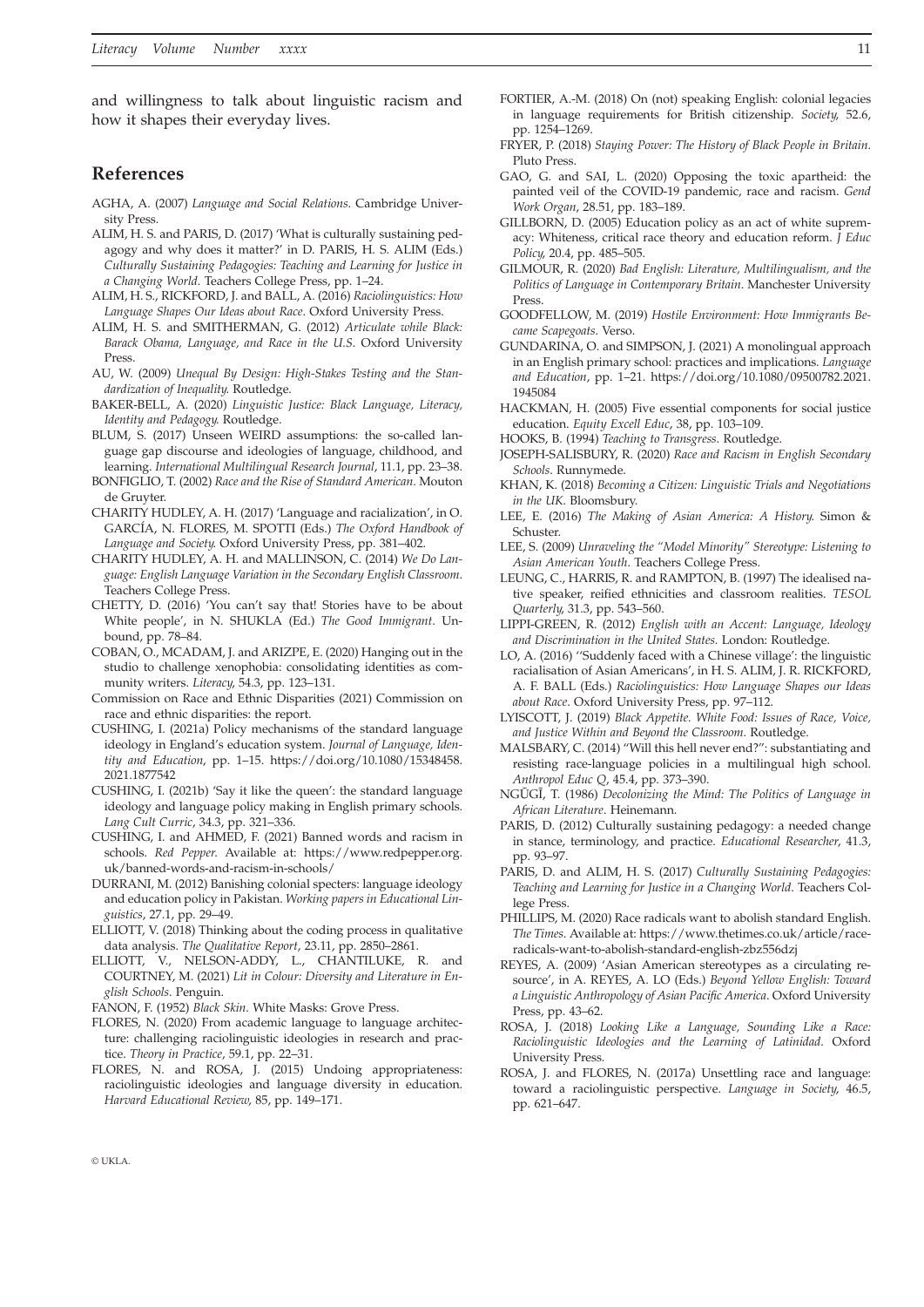ROSA, J. and FLORES, N. (2017b) 'Do you hear what I hear? Raciolinguistic ideologies and culturally sustaining pedagogies', in D. PARIS, H. S. ALIM (Eds.) *Culturally Sustaining Pedagogies: Teaching and Learning for Justice in a Changing World*. Teachers College Press, pp. 175–190.

ROSA, J. and FLORES, N. (2020) 'Reimagining race and language: from raciolinguistic ideologies to a raciolinguistic perspective', in H. S. ALIM, A. REYES, P. KROSKRITY (Eds.) *The Oxford Handbook of Language and Race*. Oxford University Press, pp. 90–107.

SELTZER, K. and DE LOS RÍOS, C. (2018) Translating theory to practice: exploring teachers' raciolinguistic literacies in secondary English classrooms. *English Education*, 51.1, pp. 49–79.

SIME, D., MOSKAL, M. and TYRRELL, N. (2020) Going back, staying put, moving on: Brexit and the future imaginaries of Central and Eastern European young people in Britain. *Central and Eastern European Migration Review*, 9.1, pp. 85–100.

THOMAS, A. (2017) *The Hate U Give*. HarperCollins.

- TOMLINSON, S. (2008) *Race and Education: Policy and Politics in Britain*. Open University Press.
- VON ESCH, K. S., MOTHA, S. and KUBOTA, R. (2020) Race and language teaching. *Language Teaching*, 53, pp. 391–421.
- WICKENS, C. (2011) Codes, silences, and homophobia: challenging normative assumptions about gender and sexuality in contemporary LGBTQ young adult literature. *Children's Literature in Education*, 42, pp. 148–164.

YANG, K. (2018) *Front Desk*. Scholastic.

**Appendix A**

| Session      | Aims                                                                                                                                                                                                                     | Overview of activities                                                                                                                                                                                                                                                                                                                                                                                                                                                                                                                                                                                                                                                                                                                                                                                                                                                                                                                                                                                                                                                                                                          |
|--------------|--------------------------------------------------------------------------------------------------------------------------------------------------------------------------------------------------------------------------|---------------------------------------------------------------------------------------------------------------------------------------------------------------------------------------------------------------------------------------------------------------------------------------------------------------------------------------------------------------------------------------------------------------------------------------------------------------------------------------------------------------------------------------------------------------------------------------------------------------------------------------------------------------------------------------------------------------------------------------------------------------------------------------------------------------------------------------------------------------------------------------------------------------------------------------------------------------------------------------------------------------------------------------------------------------------------------------------------------------------------------|
| $\mathbf{1}$ | • To introduce students to the<br>researchers, the research<br>project and for them to<br>introduce themselves.<br>• To elicit students' own<br>backgrounds and profiles.                                                | • Welcome students and invite students to introduce themselves.<br>• Talk students through the research and explain their involvement<br>and what participation requires.<br>• Talk students through the principles and ethics of the research,<br>highlighting the need for sensitive and culturally responsible<br>discussions about language, race and social class.<br>• Clarify that students are free to take a pause, leave or ask further<br>questions if they feel uncomfortable at any moment.<br>• Present a brief overview of Kelly Yang and how Front Desk is based<br>on the lived experience of the author (based on the <i>author's note</i> ) of<br>the novel (Yang, 2018: n.p.).<br>• Students discuss the phrase 'language discrimination', including<br>questions about its meaning, examples, their own lived<br>and $how/why/when$ language<br>experiences,<br>discrimination<br>happens.<br>· Overview of the research project and participants' expectations.<br>Students invited to ask questions about the research.<br>• Students are provided with a copy of Front Desk and the reading<br>journal. |
| 2            | • To establish general<br>responses to the text and<br>provide students with<br>opportunities to share their<br>own reading experiences.<br>• To begin to identify language<br>discrimination at an<br>individual level. | Students given 4 weeks to read the novel independently, with support from the researchers available if necessary.<br>• Students welcomed to the workshop and asked to share their general<br>responses to the book. Students share 'key moments', using their<br>reading journals and annotations.<br>• Students consider a working definition of language discrimination<br>and think about whether this is adequate in capturing some of the<br>experiences that Mia faces, discussing some of the examples of<br>language discrimination included in the book.<br>• Using a series of extracts (including ones identified by students),<br>students discuss how particular moments in the book represent<br>instances of language discrimination. These include scenes from<br>Yang (2018, pp. 6; 53; 72; 121; 146).<br>• Students explore different types of language discrimination, e.g. in<br>terms of accent, grammar and whole-language prejudice, relating<br>this to the experiences of Mia and her family. Students asked to<br>consider whether this is 'just' about language, or other things too.                |

(*Continues*)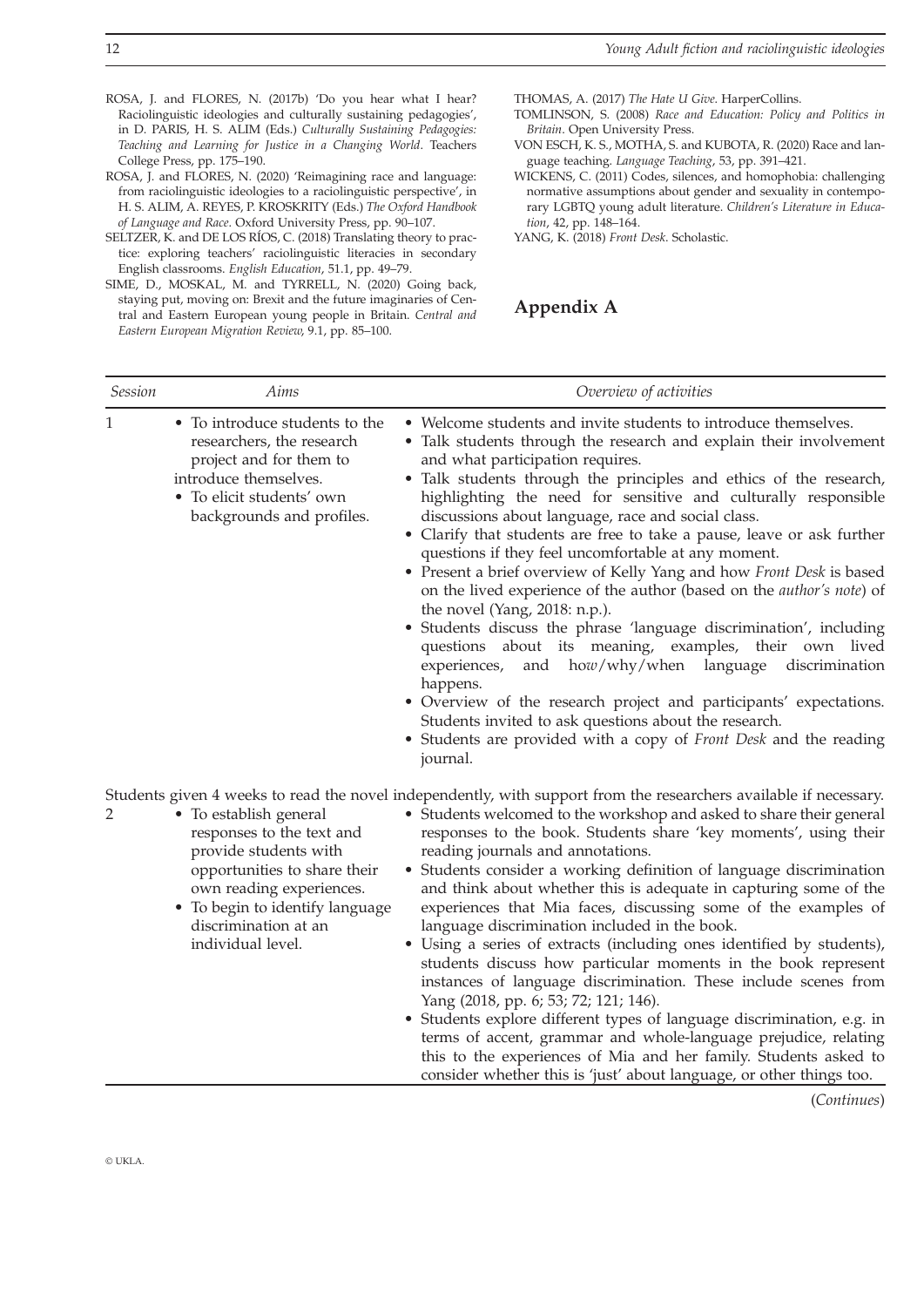| 13<br>Literacy Volume<br>Number<br>$x$ $x$ $x$ $x$ |                                                                                                                                                                                                                                                                                                              |                                                                                                                                                                                                                                                                                                                                                                                                                                                                                                                                                                                                                                                                                                                                                                                                                                                                                                                                                                                                                                                                                                                                                                                                                                                                                                                                                                                                                                                                                                                                                                                                                                                                                                                                                                                                                                                                                                                                                                                        |  |  |
|----------------------------------------------------|--------------------------------------------------------------------------------------------------------------------------------------------------------------------------------------------------------------------------------------------------------------------------------------------------------------|----------------------------------------------------------------------------------------------------------------------------------------------------------------------------------------------------------------------------------------------------------------------------------------------------------------------------------------------------------------------------------------------------------------------------------------------------------------------------------------------------------------------------------------------------------------------------------------------------------------------------------------------------------------------------------------------------------------------------------------------------------------------------------------------------------------------------------------------------------------------------------------------------------------------------------------------------------------------------------------------------------------------------------------------------------------------------------------------------------------------------------------------------------------------------------------------------------------------------------------------------------------------------------------------------------------------------------------------------------------------------------------------------------------------------------------------------------------------------------------------------------------------------------------------------------------------------------------------------------------------------------------------------------------------------------------------------------------------------------------------------------------------------------------------------------------------------------------------------------------------------------------------------------------------------------------------------------------------------------------|--|--|
| <i>Session</i>                                     | Aims                                                                                                                                                                                                                                                                                                         | Overview of activities                                                                                                                                                                                                                                                                                                                                                                                                                                                                                                                                                                                                                                                                                                                                                                                                                                                                                                                                                                                                                                                                                                                                                                                                                                                                                                                                                                                                                                                                                                                                                                                                                                                                                                                                                                                                                                                                                                                                                                 |  |  |
| 3                                                  | • To explore language<br>discrimination at an<br>institutional and<br>intersectional level, and to<br>further trace connections<br>between the events of the<br>novel and students' own<br>lives.<br>• To think about how language<br>discrimination might<br>intersect with race, class and<br>nationality. | • Students asked to consider how language discrimination is created<br>through the 'filters' of listeners - what happens if we turn our<br>attention away from the language of suppressed speakers and<br>towards oppressive ways of listening?<br>• Students presented with a list of phrases which describe language<br>from Front Desk (e.g. 'broken English'; 'correct English'; 'native<br>language') and asked to consider how these descriptions might<br>play a role in perpetuating language discrimination.<br>• Begin by revisiting what was meant by language discrimination and<br>by recounting specific instances of where Mia experiences this.<br>• Discuss school and how this can be a space where power imbalances<br>are at work. Students are asked whether they have ever been<br>'corrected' on the way they use language in school, and if so, how<br>this felt, and why they thought it might have happened.<br>• Students shown extracts of school policies which have policed and<br>'banned' nonstandardised language (see Cushing 2020). Students<br>invited to share their thoughts on these, and whether they saw<br>examples of these ideas about language in Front Desk.<br>• Using their reading journals and annotations, students are asked to<br>share extracts where language discrimination seems to be anchored<br>to other social variables such as social class, race, age and gender.<br>Other extracts provided by the researchers, such as Yang (2018: 18)<br>• Researchers provide a definition of intersectional language<br>discrimination, and students are asked to talk about what this<br>means to them, and whether this helps them to 'think through'<br>their own experiences of stigma, as well as ones in Front Desk.<br>· Students asked to consider how Mia's experiences of language<br>discrimination $-$ and their own $-$ are never personal to her not<br>individual events, but are part of a larger structure which |  |  |
| 4                                                  | • To create a space where<br>language discrimination can<br>be challenged and resisted.<br>• To explore Kelly Yang's<br>history and her own words                                                                                                                                                            | systematically oppresses particular social groups.<br>• Students shown a tweet from Kelly Yang (https://twitter.com/<br>kellyyanghk/status/1317130273809592321?s=20) where she shared<br>a complaint she received from a parent that their child's school<br>were reading Front Desk and this was teaching them to be anti-<br>racists. Students asked to share their thoughts about this and                                                                                                                                                                                                                                                                                                                                                                                                                                                                                                                                                                                                                                                                                                                                                                                                                                                                                                                                                                                                                                                                                                                                                                                                                                                                                                                                                                                                                                                                                                                                                                                          |  |  |

a tweet. • Students are shown a short video of Kelly Yang ([https://www.](https://www.youtube.com/watch?v=LH_WZ7IKwGU) [youtube.com/watch?v=LH\\_WZ7IKwGU\)](https://www.youtube.com/watch?v=LH_WZ7IKwGU) talking about discrimination and ways of challenging it.

whether racism, anti-racism and language should be a feature of school curricula, and to consider how they would respond to such

- Students return to asking questions of the ways that Mia's language is heard as deficient. Students asked to compile a list of Mia's linguistic skills which go unrecognised in the book, and to consider *why* these might go unrecognised.
- Students asked to think critically about how Mia is forced into managing her stigma and examples from the book where she Westernises her identity. Students asked why she might have done this, and whether this is something they recognise in themselves at all.
- Information about Kelly Yang and Chinese immigration policies in the US are shared with students, followed by a discussion of how

(*Continues*)

- 4 To create language be challen
	- $\bullet$  To explore history an on language discrimination.
	- To further contextualise *Front Desk* in relation to US and UK immigration policies.

© UKLA.